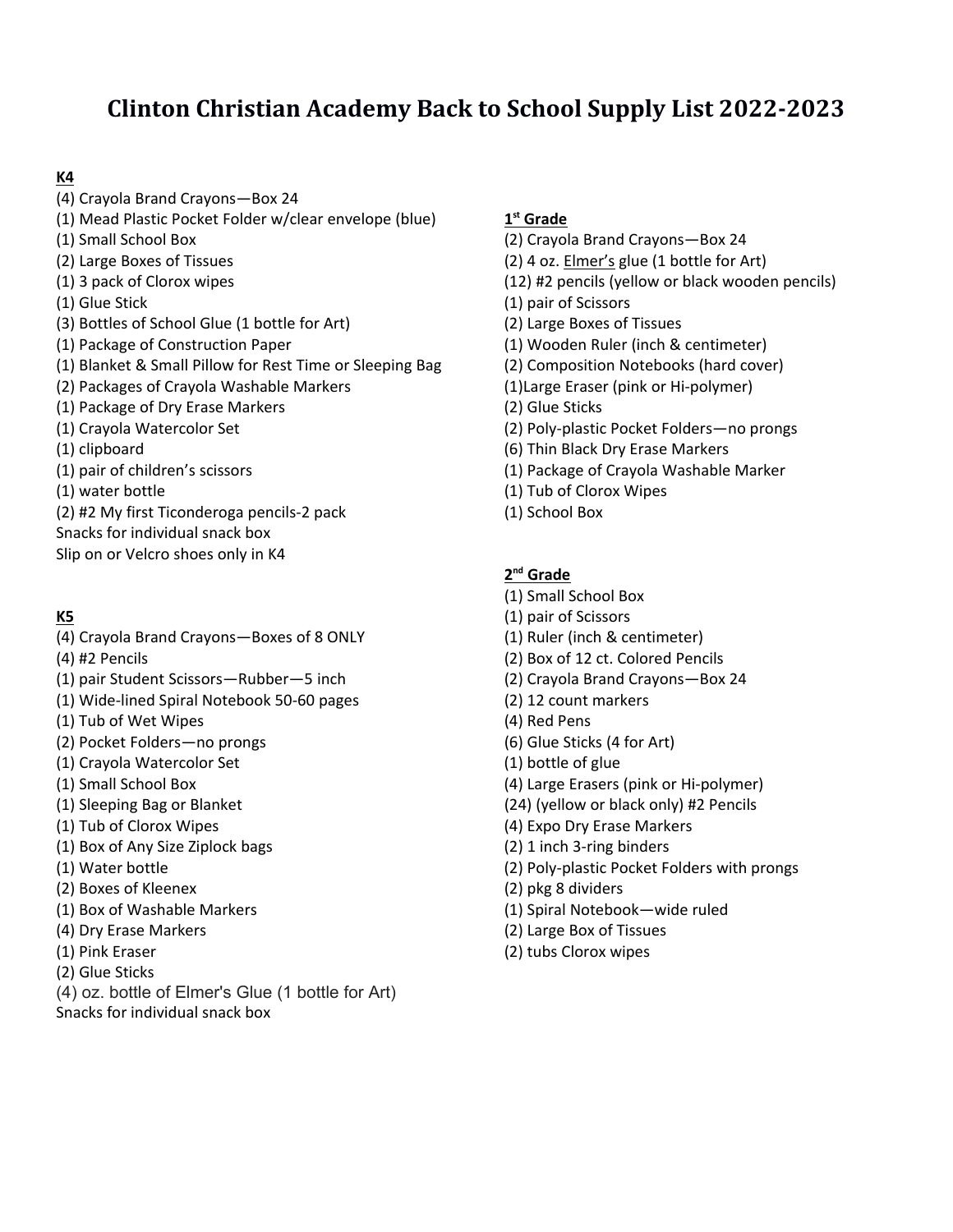## **3rd Grade**

- (2) Red ballpoint Checking Pens Crayola Brand Crayons—Box 24 & 1 box Colored Pencils (1) Packages of Notebook Paper—Wide Lined (6) Elmer's glue sticks (4 for Art) (1) Large Box of Tissues (2) Poly‐plastic Pocket Folders—no prongs (1) Spiral Notebook (Spanish) (1) Pentel Hi‐Polymer Eraser (1) Highlighter (2) Black Ball Point Pens (2) Dry Black Erase Markers (1) pair 7 Inch Scissors
- (1) Ruler (inch & centimeter)
- (1) Small Plastic School Box
- (12) #2 Pencil
- (1) Container of Clorox Wipes
- (1) flash drive for Computer Class

#### **4th Grade**

- (2) Red Checking Pens
- (1) Package of Notebook Paper—Wide Lined
- (1) pair 7 Inch Scissors
- (1) Ruler (inch & centimeter)
- (18) #2 Pencils (12 for Art)
- (1) 12 Pack of Colored Pencils
- (1) 4 oz. washable Elmer's glue
- (1) Jumbo Glue Stick
- (4) Pocket Folders—no plastic
- (4) Pencil Pentel hi‐polymer eraser (3 for Art,
- Papermate Pink Pearl brand)
- (2) Black Ballpoint Pens
- (1) Package of 4x6 Index Cards
- (2) Dry Erase Markers
- (1) Highlighter
- (1) Spiral Notebook Spanish (new students only)
- (1) Box of Tissues

#### **5th Grade**

- (3) Pocket Folders (no plastic)
- (2) Red Pens or Pencils
- (5) Blue or Black Pens
- (2) Package of Notebook Paper—Wide Lined
- (1) Large Glue Stick
- (18) #2 Pencils (12 for Art)
- (1) Crayola Brand Colored Pencils—Box 12
- (1) Large Boxes of Tissues
- (1) Pencil Pouch (optional)
- (1) cm & inch ruler (12 inch)
- (4) Pentel Eraser (3 for Art, Papermate Pink Pearl brand)
- (1) Spiral Notebook for Spanish (new students only)
- (1) Spiral Notebook (journal)
- (1) protractor
- (1) compass
- (1) pair of scissors
- (1) water bottle

## **6th Grade**

- (2) Red pens or pencils
- (6) Blue or black ball point pens (No gel or felt tip pens) (18) #2 pencils (12 for Art)
- (4) Pentel hi‐polymer eraser (3 for Art, Papermate Pink Pearl brand)
- (1) Box 12 count colored pencils
- (1) Protractor
- (1) Yellow highlighter

(1) Pencil box or pouch to store the above items (This is important because there is not storage in classroom desks.)

(3) Packages wide‐ruled loose‐leaf notebook paper (No spiral notebooks, please.)

- (3) 2" wide 3‐ring binder (English, Science, and Bible)
- (2) 1" wide 3‐ring binders (History and Math)

Note: Trapper Keepers will not replace 3‐ring binders. Students need the specified 3‐ring binders for the noted classes. Thank you.

- (1) Set of 5‐tab binder dividers
- (2) Pocket folders with prongs (Spelling & Reading)
- (2) Folders without prongs
- (2) Large boxes tissues
- (1) Spiral notebook for Spanish class